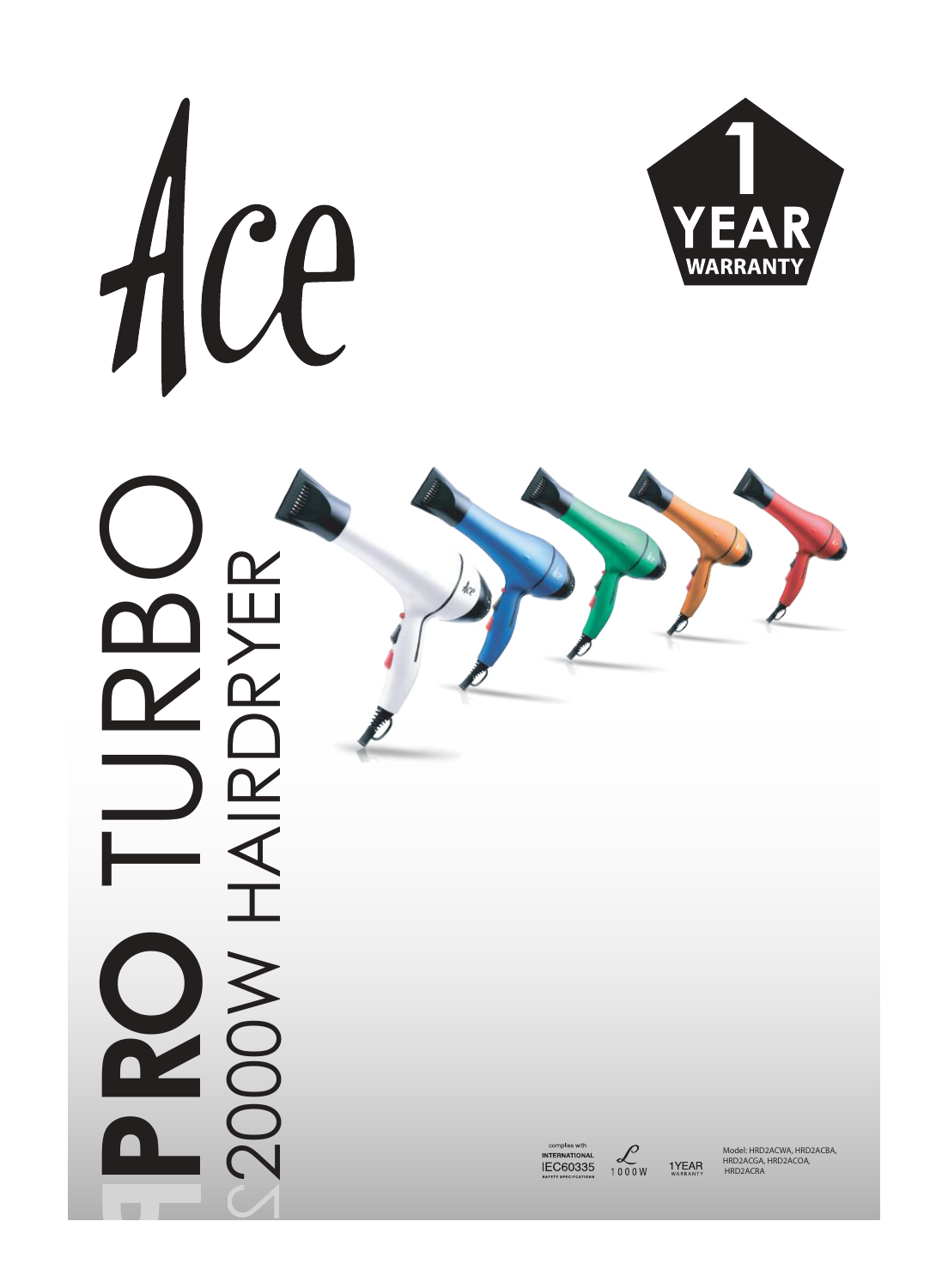### **Warning:**

• The appliance is NOT to be used by children and persons with reduced physical, sensory or mental capabilities or lack of experience and knowledge unless they have been given supervision or instruction concerning use of the appliance by the person responsible for their safety.

• Always ensure that children do not play with the appliance.

• Cleaning and user maintenance shall not be made by children without supervision.

• WARNING: Do not use this appliance near bathtubs, showers, basins or other vessels containing water.

• If the supply cord is damaged, it must be replaced by the manufacturer or it's service agent or a similarly qualified person in order to avoid a hazard.

• Do not use the appliance in a bathroom since the proximity of water presents a hazard even when the hair dryer is switched off.

# **Cautions**

1. The electric power supply should come from a properly wired outlet. Also, check the capacity of the outlet and use the dryer separately from other equipment.

2. Always ensure the voltage to be used corresponds to the voltage stated on the unit.

3. Never leave the appliance unattended while operating.

4. After use, unplug from the outlet, when unplugging,

always grasp the plug, not the cable 5. If the dryer blows air irregularly, discontinue

use immediately.

6. Avoid dropping the dryer or subjecting it to other excessive shock.

7. Do not use the dryer near gas or other inflammable materials ,such as benzene, paint thinner, sprays, etc. 8. Do not use thinner, benzene or other solvents when cleaning the dryer.

9. Be careful that hair is not sucked into the air inlet during use, never insert foreign objects into the air inlet or outlet, mechanical damage or shock can result. If the air inlet or outlet is blocked during use,

the thermal switch may function and the heater section will be turned off. If this happens, switch off the appliance immediately and remove the blockage.

Allow it rest for a few seconds and switch on again. 10. During use, be careful of the nozzle, which will become hot.

11. Do not direct the hot air flow towards the eyes or other sensitive areas.

12. Close supervision is necessary when any appliance is used by or near children and invalids.

13. Do not use the hair dryer for purposes other than drying and styling human hair.

14. This appliance is designed only for

household use.

15. Do not use any attachment with this dryer other than those supplied.

16. Never block the air openings of the appliance or place it on a soft surface, such as a bed or couch, where the air openings may be blocked. Keep the air openings free of lint, hair.

17. If the appliance over heats, it will switch off automatically. This is the over-heat protection system. Allow it to cool down, then switch it back on.

# **How to use:**

1. Make sure that the power switch are on "0"position

at first, then insert the plug into outlet and turn the power switch on.

2. Black Switch is for speed selection. Choose "0" Off, "I" Low & "II" High Speed

3. Red Switch is for Heat selection. Choose "0" for no heat, "I" Low & "II" high heat.

4. Use the red button to release cool air during styling. This is the cool shot button.

# **Action to reduce the risk**

• The hair dryer should be carefully kept In order to reduce the risk of a hazard.

• Always unplug the appliance from the power socket after use.

• Do not use it while bathing or in the bathroom

• Do not place or store it in the place where it is easy to fall down or pull into a tub or sink

• Do not place it in or drop it into wateror other liquid

• If water falls into the hair dryer, switch off at

the power socket and unplug the hair dryer immediately • Do not use accessories which is not supplied by manufacturer

• Never use the appliance when the cord or plug is damaged

• Do not use the hairdryer outdoors

• Do not put the hair dryer on a hot surfaces

# **Cleaning**

• The appliance can be cleaned with a dry cloth.

• The attachments can be cleaned with a moist cloth or rinsed under a running tap.

• Remove the attachments from the appliance before cleaning them. Make sure the attachments are dry before using or storing them.

# **Storage**

• Allow the appliance to cool and store it in a dry location. Never wrap the cord around the appliance since this will cause the cord to wear prematurely . If the supply cord of this appliance becomes damaged the appliance must be replaced by returning to the retailer from which the product was purchased or a similarly qualified person in order to avoid a hazard.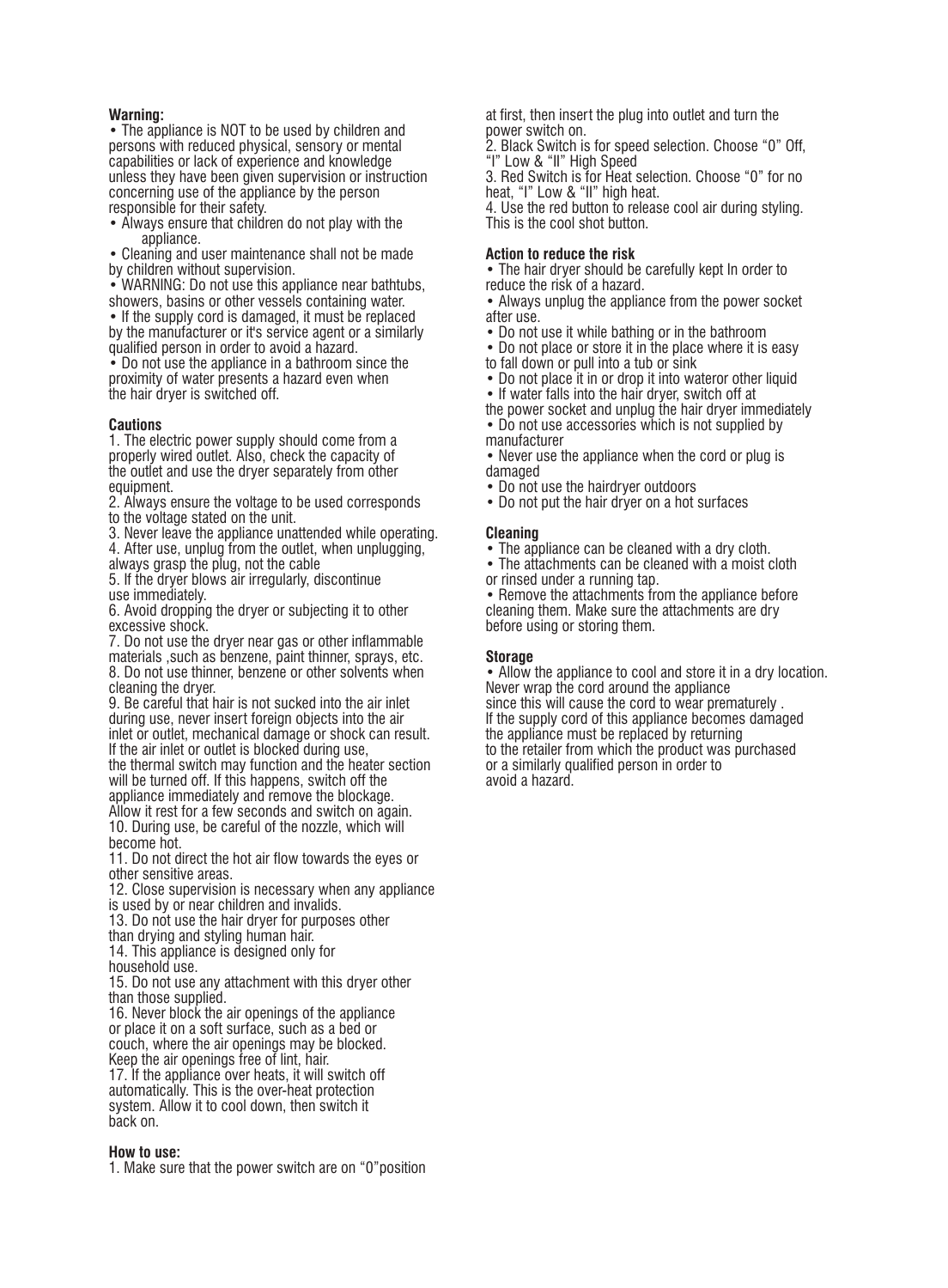

Ace guarantees that this product has been thoroughly inspected and tested before being dispatched and is free from mechanical and electrical defects and complies with the applicable safety standards. However, should defects due to faulty material or workmanship develop, under normal domestic use, within 6 months from the date of purchase please return the product to the store from where it was purchased for a full refund or replacement.

The following conditions apply:

- 1) Please ensure you retain your receipt as this must be presented when making a claim under the terms of the warranty. It is impossible to determine the warranty period without proof of purchase, so please keep this in a safe place.
- 2) If a refund or exchange is required the product must be complete with all accessories, parts and packaging. Missing parts will render the warranty void.
- 3) Upon receipt of your appliance check it for any transport damage to ensure it is safe for use. Return it to the store as soon as possible for exchange if damaged. The warranty is void if products are damaged after use, so please do not use the damaged product.
- 4) Your product is designed for normal domestic household use. Failure to read and comply with the instructions for use, cleaning and maintenance will render your warranty void, so please read these instructions carefully to ensure your safety, and get the most effective use from the product. (e.g. lime scale; water deposits; and/or insect infestation)
- 5) Any abuse, negligent, improper or accidental use or care will render the warranty void and Creative Housewares (Pty) Ltd will not be liable for any loss or damage.
- 6) Any attempted repair, or replacement of unauthorised parts will render the warranty void, so please contact an authorised service centre or agent for any service or repair requirements.

Extended 12 Month Limited Warranty

Ace offer an extended 12 month limited warranty from the date of purchase to offer the consumer peace of mind on their purchase. Should defects due to faulty material or workmanship develop, under normal domestic use, within 12 months from the date of purchase, please return the product to the store from where it was purchased for replacement.

Before returning your product, check for the following:

1) Your household mains supply socket is working and switched on.

2) The mains supply circuit is not overloaded (White trip switch on your DB board is off).

3) You have read the trouble shooting guide in your Instructions for Use.

4) All accessories and parts are present.

If service or repair becomes necessary outside the warranty period, this service is still available however all transport/postage, spares and labour costs will be paid by the consumer. All chargeable repairs will require the consumers' approval in writing once the quote is accepted. Once the go-ahead has been received Ace will undertake to conduct the repair within a reasonable time and maintain the condition of the product as received.

All repairs carry a 3 month warranty. Ace will attempt to conduct repairs within reasonable industry standards but cannot be held responsible or liable for any circumstances not under their direct control.

# National Service Centre: 086 111 5006 e-mail: help@creativehousewares.co.za

creative housewares web: www.creativehousewares.co.za

# **Cape Town**

20 Tekstiel Street, Parow, Cape Town, 7493, South Africa • P.O. Box 6156 Parow East, 7501, South Africa Tel: +27 21 931 8117 Fax: +27 21 931 4058

**Durban**  35 Adrain Road, Windermere, Durban, South Africa, 4001 Tel: +27 31 303 3465 Fax: +27 31 303 8259

**Johannesburg**  Unit 25 & 26 San Croy Officepark, Die Agora Road, Croydon, 1619 Tel: +27 11 392 5652 Fax: +27 11 392 1694

**1 y e ar warrant y**